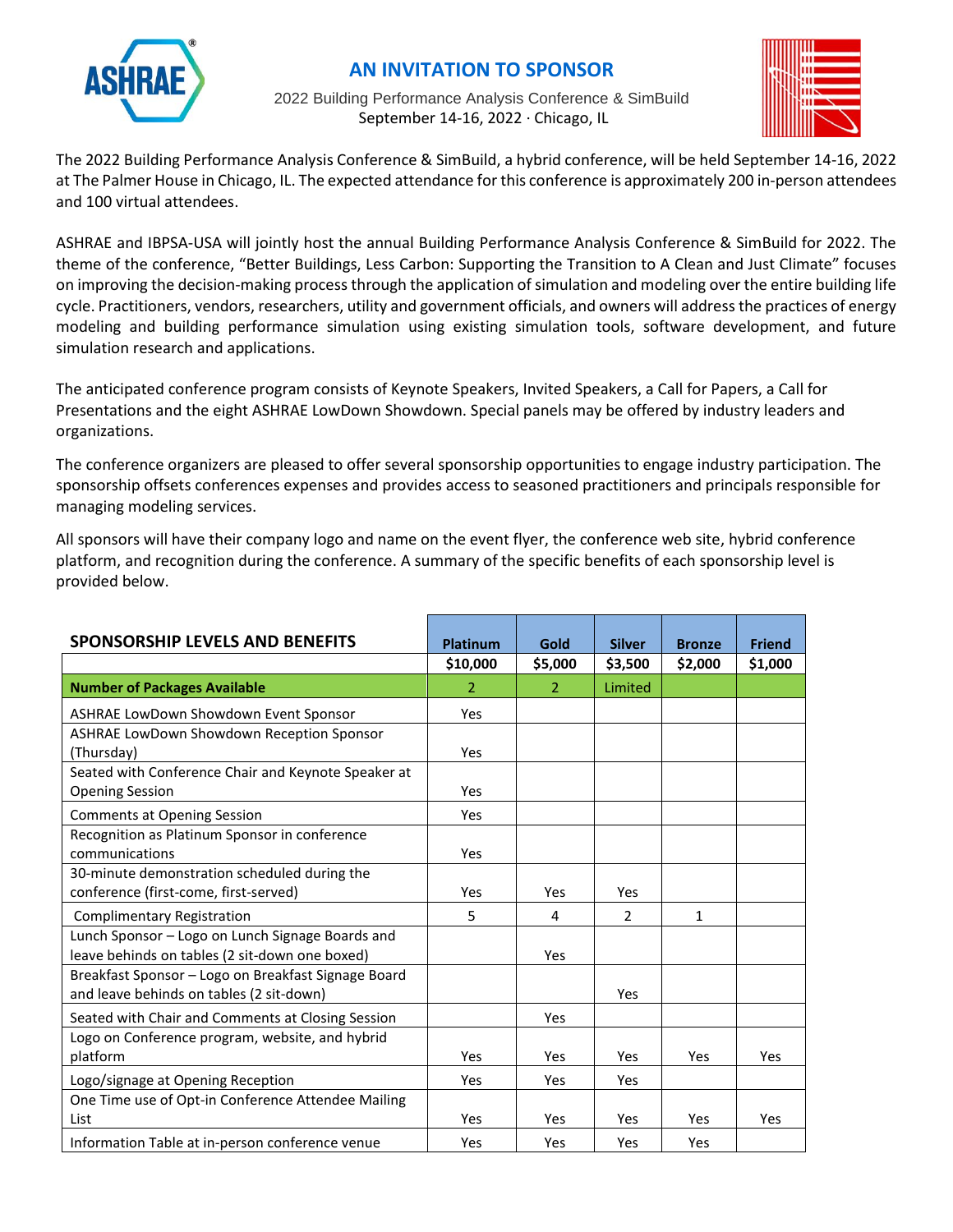

### **AN INVITATION TO SPONSOR**

2022 Building Performance Analysis Conference & SimBuild September 14-16, 2022 ∙ Chicago, IL



\* Conference registration includes conference light breakfasts, lunches, opening reception on Wednesday and ASHRAE LowDown Showdown reception on Thursday as well as access to the hybrid conference platform for access to session recordings once the conference concludes.

#### **Sponsorship Agreement Form**

Are you interested in sponsoring the 2022 Building Performance Analysis Conference & SimBuild? If so, please complete and sign this form and return by email to Staci Loeffler at [sloeffler@ashrae.org.](mailto:sloeffler@ashrae.org)

**All sponsors:** please send your company logo (300 dpi, either eps, jpeg or tif file) via email to Staci.

Sponsoring Company Name (as you would like it displayed):

| Phone: | Email: |  |
|--------|--------|--|

\_\_\_\_\_\_\_\_\_\_\_\_\_\_\_\_\_\_\_\_\_\_\_\_\_\_\_\_\_\_\_\_\_\_\_\_\_\_\_\_\_\_\_\_\_\_\_\_\_\_\_\_\_\_\_\_\_\_\_\_\_\_\_\_\_\_\_\_\_\_\_\_\_

### **Sponsorship Level**

 $\Box$ 

|  | I/we agree to sponsor the 2021 ASHRAE Building Performance Analysis Conference |
|--|--------------------------------------------------------------------------------|
|--|--------------------------------------------------------------------------------|

| $\mathbf{L}$ | Platinum Level (\$25,000)     |
|--------------|-------------------------------|
| $\mathbf{I}$ | Gold Level (\$10,000)         |
| $\mathbf{I}$ | <b>Silver Level (\$3,500)</b> |
| $\mathbf{I}$ | Bronze Level (\$2,000)        |
|              |                               |

**Friend** (\$1000)

By his/her signature below, the individual signing this contract represents and warrants that he/she is duly authorized to execute this binding contract on behalf of the named sponsor.

| Signature: | Date: |
|------------|-------|
|            |       |

### **Payment Due Date**

Full payment of sponsorship is due with signed agreement. Please see the next page for information regarding payment for this sponsorship.